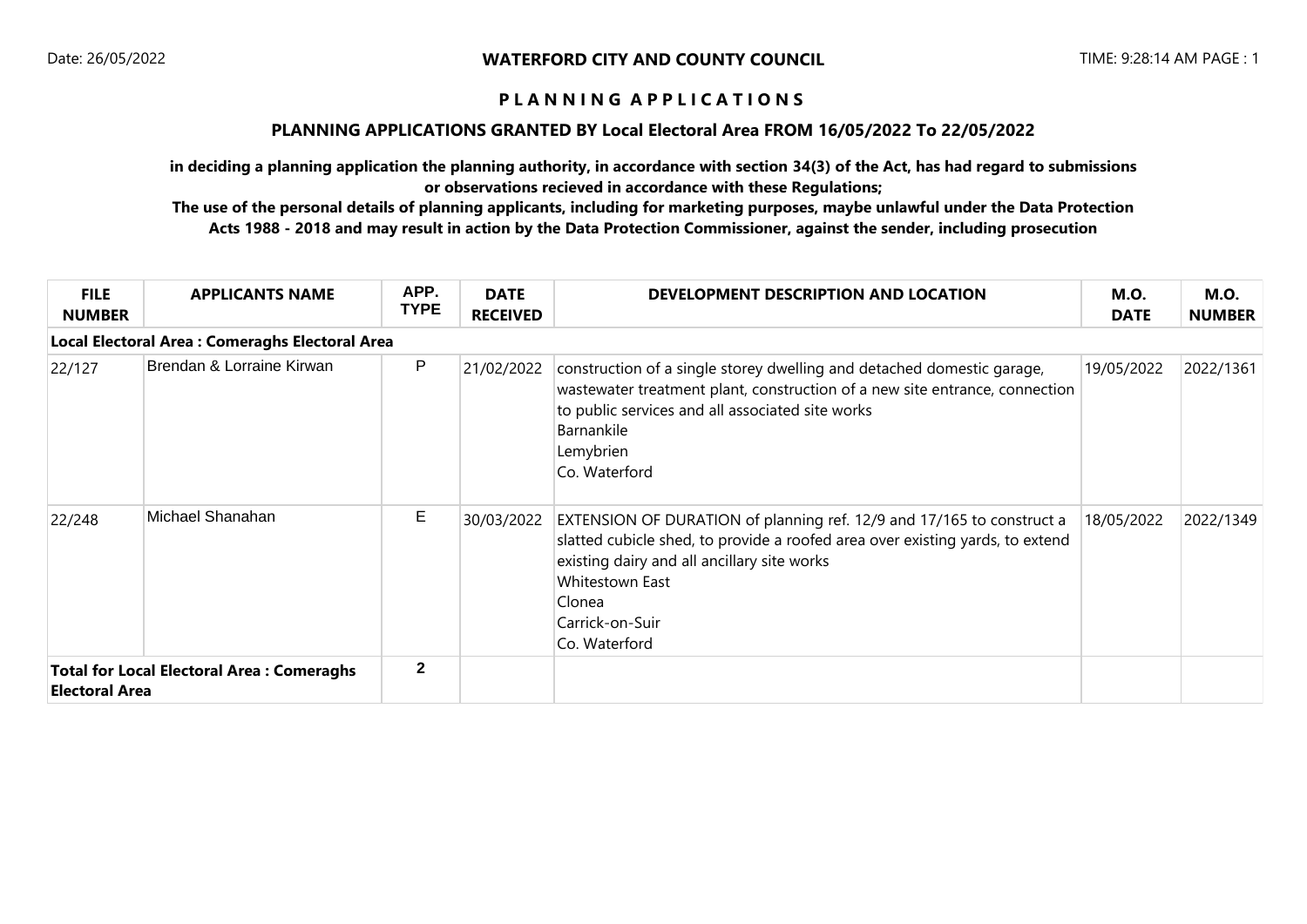#### **PLANNING APPLICATIONS GRANTED BY Local Electoral Area FROM 16/05/2022 To 22/05/2022**

**in deciding a planning application the planning authority, in accordance with section 34(3) of the Act, has had regard to submissions or observations recieved in accordance with these Regulations;**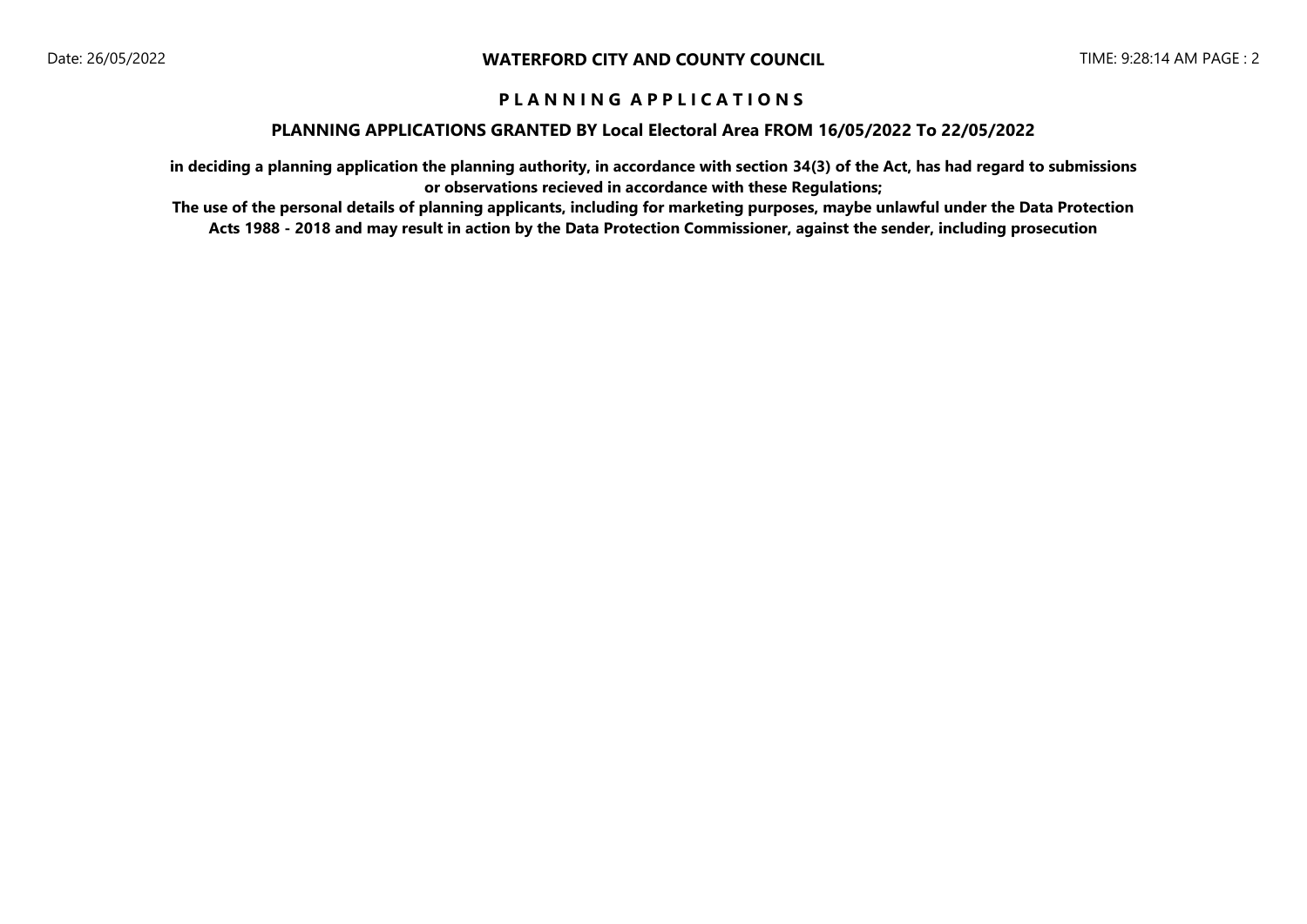### **PLANNING APPLICATIONS GRANTED BY Local Electoral Area FROM 16/05/2022 To 22/05/2022**

**in deciding a planning application the planning authority, in accordance with section 34(3) of the Act, has had regard to submissions or observations recieved in accordance with these Regulations;**

| <b>FILE</b><br><b>NUMBER</b> | <b>APPLICANTS NAME</b>                                   | APP.<br><b>TYPE</b> | <b>DATE</b><br><b>RECEIVED</b> | DEVELOPMENT DESCRIPTION AND LOCATION                                                                                                                                                                                                                                                                                                                                                                                                                                                                                                                                                                                                                                                                                              | <b>M.O.</b><br><b>DATE</b> | <b>M.O.</b><br><b>NUMBER</b> |  |  |  |
|------------------------------|----------------------------------------------------------|---------------------|--------------------------------|-----------------------------------------------------------------------------------------------------------------------------------------------------------------------------------------------------------------------------------------------------------------------------------------------------------------------------------------------------------------------------------------------------------------------------------------------------------------------------------------------------------------------------------------------------------------------------------------------------------------------------------------------------------------------------------------------------------------------------------|----------------------------|------------------------------|--|--|--|
|                              | Local Electoral Area : Dungarvan- Lismore Electoral Area |                     |                                |                                                                                                                                                                                                                                                                                                                                                                                                                                                                                                                                                                                                                                                                                                                                   |                            |                              |  |  |  |
| 21/794                       | Michael Ryan                                             | P                   | 19/08/2021                     | the development will consist a) demolition of existing single storey building<br>of 349m2, (b) construction of new single light industrial use building with 2<br>storey ancillary office accommodation at ground and first floor levels<br>(overall height 8.97m) and a total gross floor area of 918 m2 (847m2 at<br>ground floor and 71.5 m2 at 1st floor) on a site of circa 0.357 hectares, c)<br>internal site access road (6m width) and pavement (1.5m width). The<br>development will also incorporate 14 standard car parking spaces, 1 no.<br>wheelchair accessible parking spaces, 6 bicycle spaces, bin store and all<br>associated site development works.<br><b>Curraheen Commons</b><br>Dungarvan<br>Co Waterford | 19/05/2022                 | 2022/1359                    |  |  |  |
| 21/860                       | Patrick Quinlan                                          | $\circ$             | 09/09/2021                     | the development of a single-storey dwelling, garage, driveway entrance,<br>wastewater treatment system, percolation area, well, landscaping and all<br>associated site works<br>Killineen East<br>Dungarvan<br>Co. Waterford                                                                                                                                                                                                                                                                                                                                                                                                                                                                                                      | 19/05/2022                 | 2022/1364                    |  |  |  |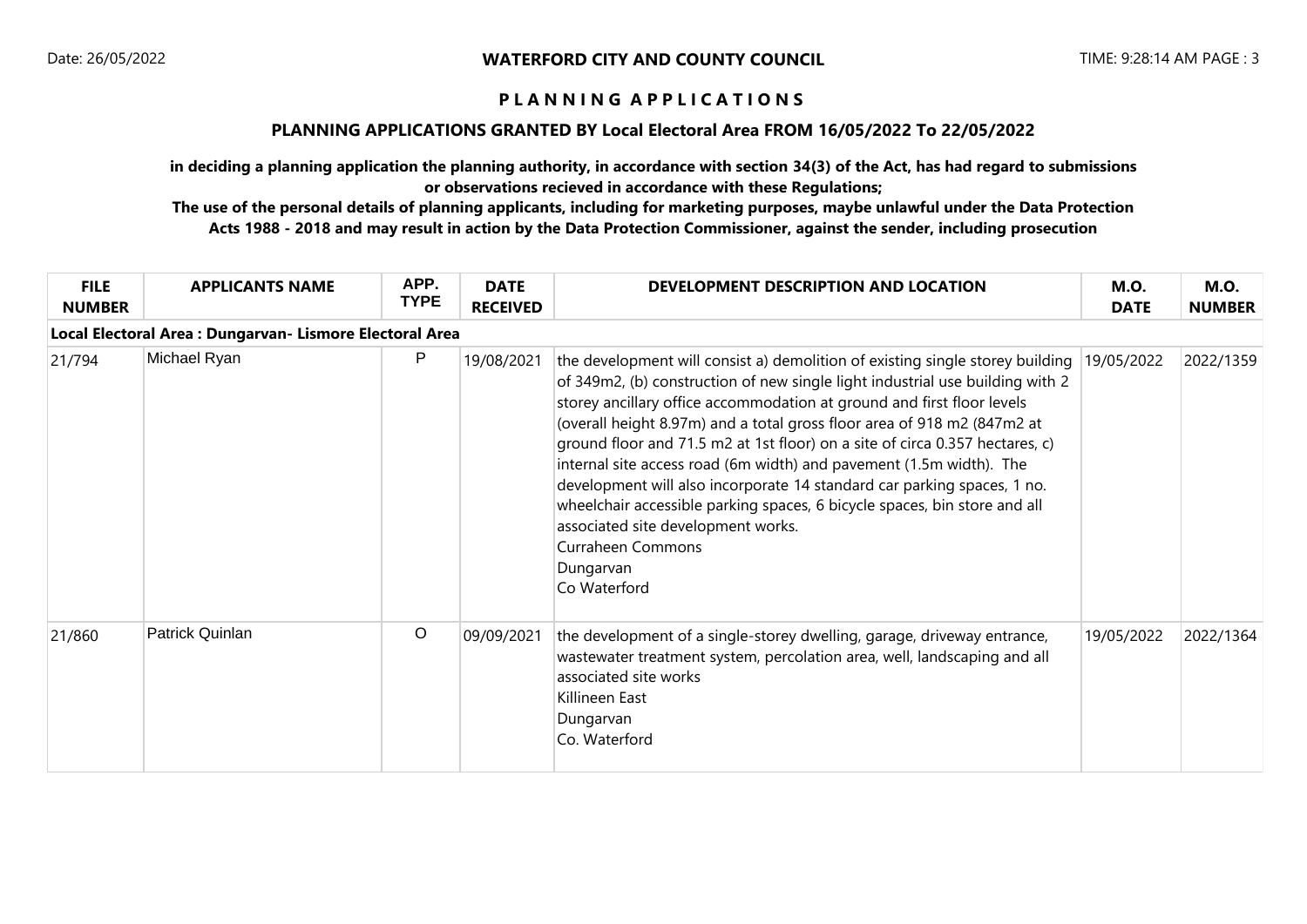#### **PLANNING APPLICATIONS GRANTED BY Local Electoral Area FROM 16/05/2022 To 22/05/2022**

**in deciding a planning application the planning authority, in accordance with section 34(3) of the Act, has had regard to submissions or observations recieved in accordance with these Regulations;**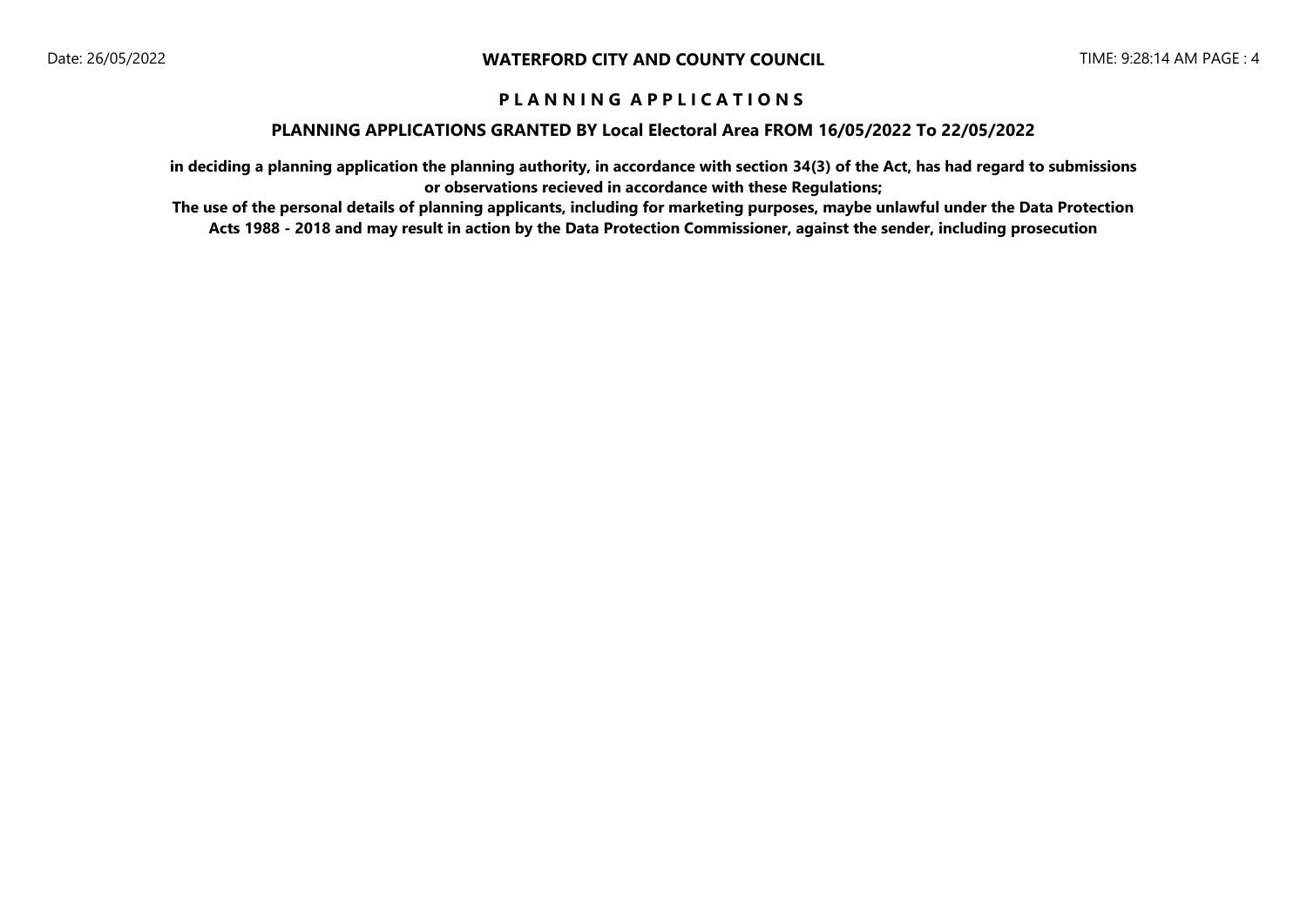### **PLANNING APPLICATIONS GRANTED BY Local Electoral Area FROM 16/05/2022 To 22/05/2022**

**in deciding a planning application the planning authority, in accordance with section 34(3) of the Act, has had regard to submissions or observations recieved in accordance with these Regulations;**

| <b>FILE</b><br><b>NUMBER</b> | <b>APPLICANTS NAME</b>             | APP.<br><b>TYPE</b> | <b>DATE</b><br><b>RECEIVED</b> | DEVELOPMENT DESCRIPTION AND LOCATION                                                                                                                                                                                                                                                                                                                      | <b>M.O.</b><br><b>DATE</b> | <b>M.O.</b><br><b>NUMBER</b> |
|------------------------------|------------------------------------|---------------------|--------------------------------|-----------------------------------------------------------------------------------------------------------------------------------------------------------------------------------------------------------------------------------------------------------------------------------------------------------------------------------------------------------|----------------------------|------------------------------|
| 21/934                       | <b>Cathal and Petrina Hennessy</b> | P                   | 07/10/2021                     | to 1. Construct a single storey front porch 2. Construct a 2 storey rear<br>extension and all other associated site works at<br>No. 26 Upper College Road<br>Ardmore<br>Co Waterford                                                                                                                                                                      | 16/05/2022                 | 2022/1331                    |
| 22/239                       | <b>Marie Russell</b>               | P                   | 28/03/2022                     | a dwelling, garage, entrance, wastewater treatment system, percolation area 19/05/2022<br>and all ancillary works<br><b>Ballysaggart Beg (East)</b><br>Lismore<br>Co. Waterford                                                                                                                                                                           |                            | 2022/1365                    |
| 22/241                       | John and Mary Byrne Ltd.           | P                   | 28/03/2022                     | a overground slurry tower, reception tank and associated works<br>Coolnasmear Upper<br>Dungarvan<br>Co. Waterford                                                                                                                                                                                                                                         | 18/05/2022                 | 2022/1350                    |
| 22/253                       | Cork S&C Properties Ltd.           | $\mathsf{R}$        | 31/03/2022                     | the INDEFINITE RETENTION of the following; Conversion of second floor<br>attic space to habitable space consisting of a bedroom and ensuite,<br>addition of veluxs to front and rear elevations, and alterations of veluxs to<br>rear elevation from previously granted planning permission PI Ref 02944<br>54 Leacan Fionn<br>Dungarvan<br>Co. Waterford | 19/05/2022                 | 2022/1367                    |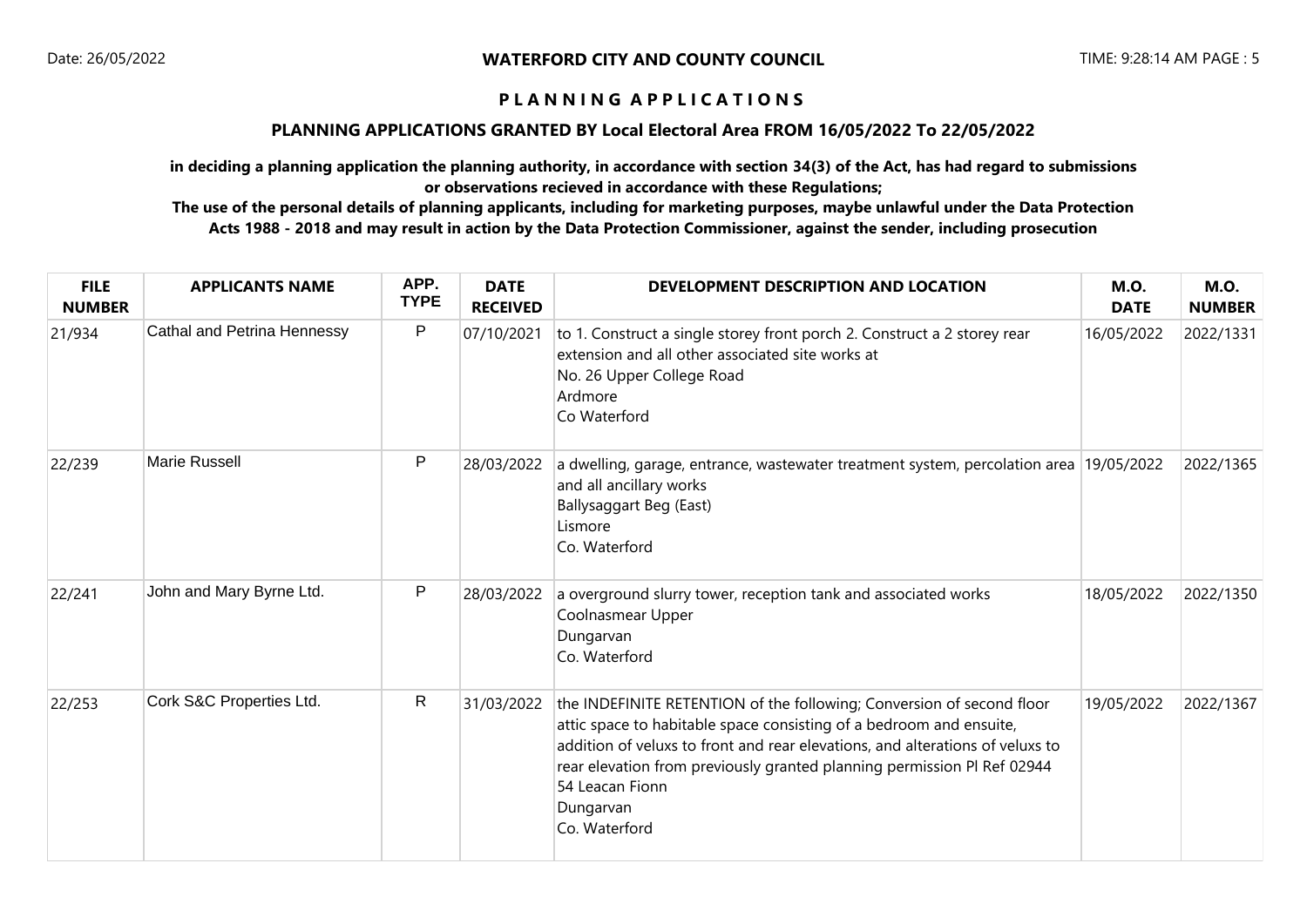#### **PLANNING APPLICATIONS GRANTED BY Local Electoral Area FROM 16/05/2022 To 22/05/2022**

**in deciding a planning application the planning authority, in accordance with section 34(3) of the Act, has had regard to submissions or observations recieved in accordance with these Regulations;**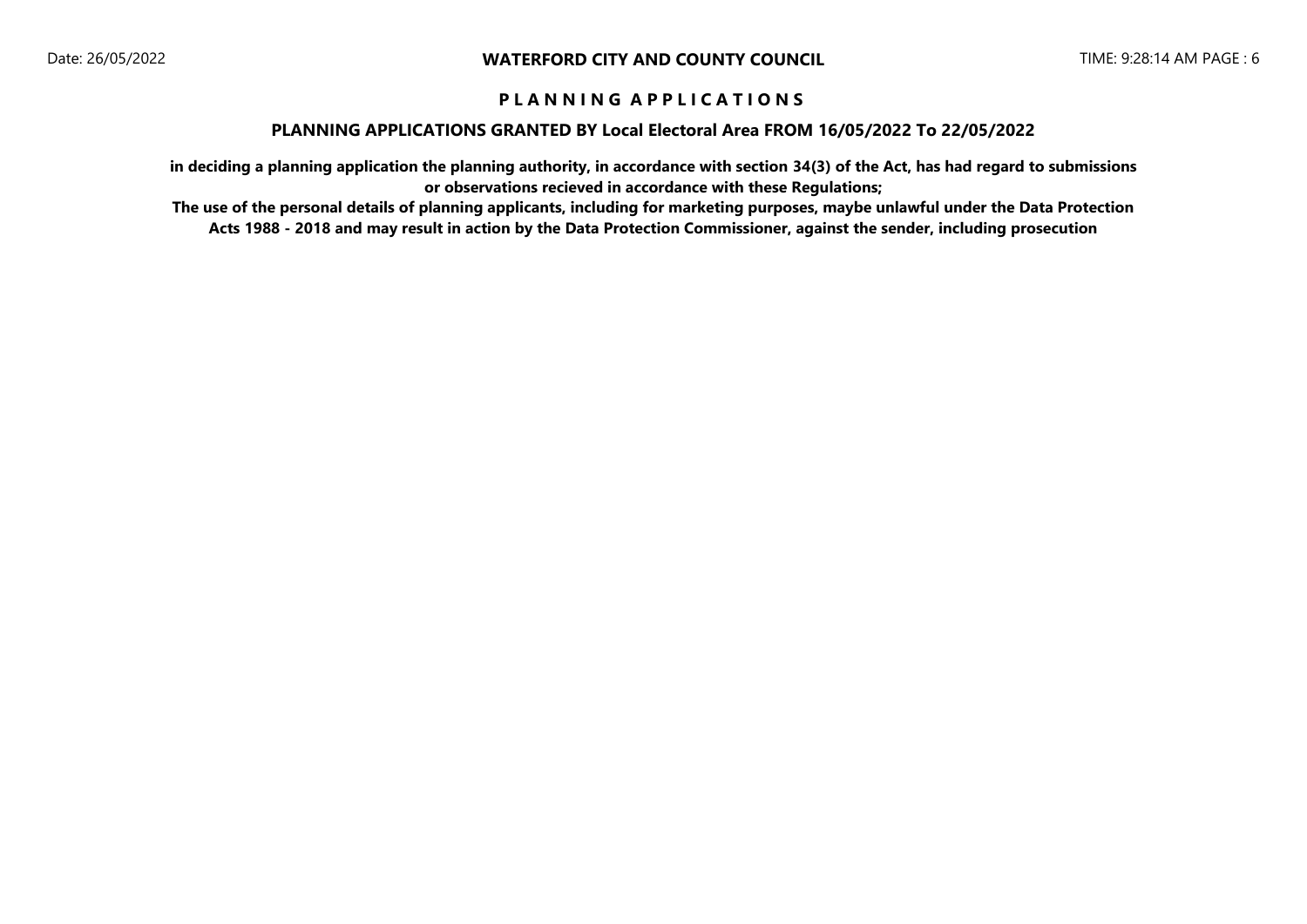### **PLANNING APPLICATIONS GRANTED BY Local Electoral Area FROM 16/05/2022 To 22/05/2022**

**in deciding a planning application the planning authority, in accordance with section 34(3) of the Act, has had regard to submissions or observations recieved in accordance with these Regulations;**

| <b>FILE</b><br><b>NUMBER</b>                                           | <b>APPLICANTS NAME</b> | APP.<br><b>TYPE</b> | <b>DATE</b><br><b>RECEIVED</b> | DEVELOPMENT DESCRIPTION AND LOCATION | <b>M.O.</b><br><b>DATE</b> | M.O<br><b>NUMBER</b> |
|------------------------------------------------------------------------|------------------------|---------------------|--------------------------------|--------------------------------------|----------------------------|----------------------|
| Total for Local Electoral Area : Dungarvan-<br> Lismore Electoral Area |                        |                     |                                |                                      |                            |                      |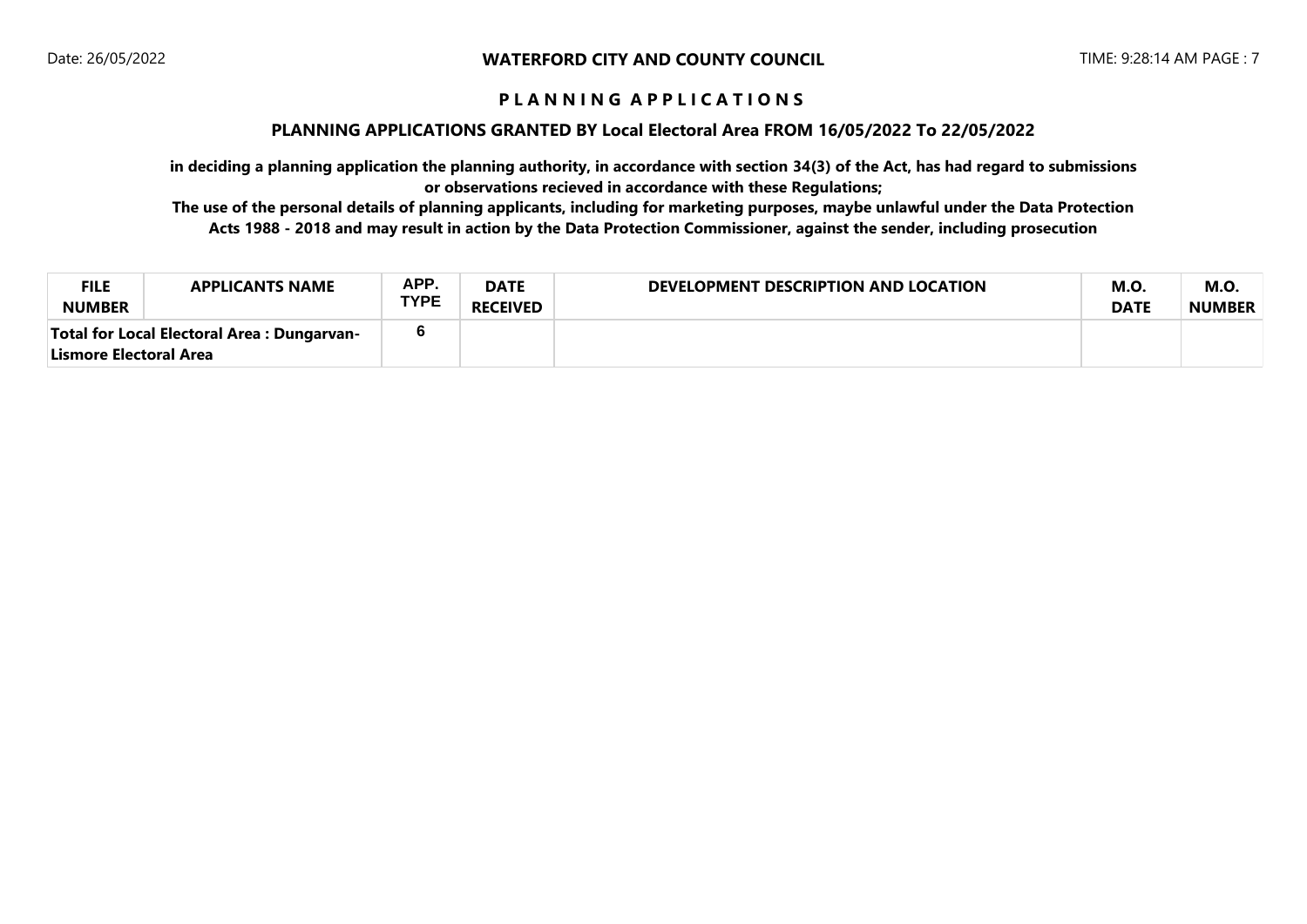#### **PLANNING APPLICATIONS GRANTED BY Local Electoral Area FROM 16/05/2022 To 22/05/2022**

**in deciding a planning application the planning authority, in accordance with section 34(3) of the Act, has had regard to submissions or observations recieved in accordance with these Regulations;**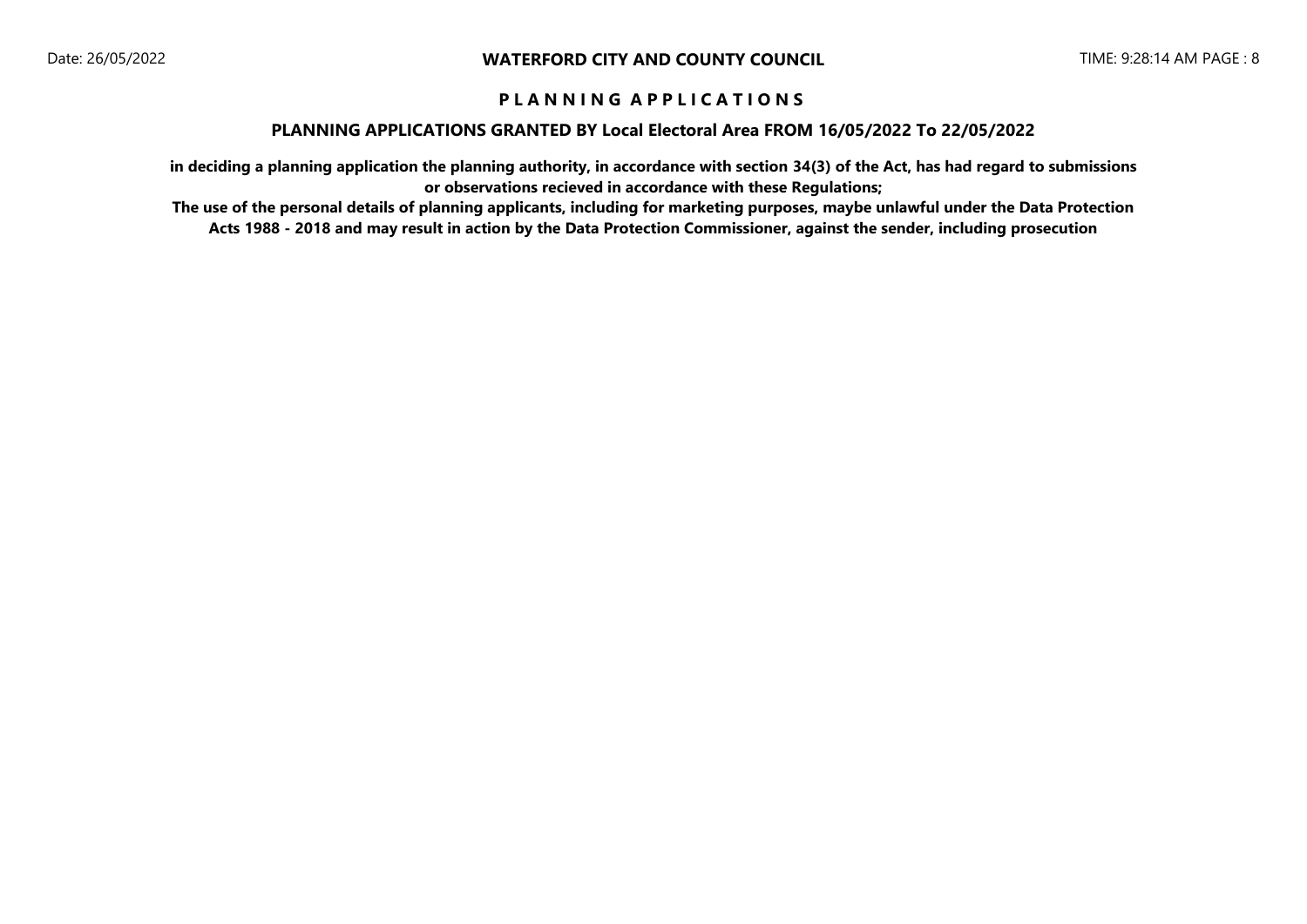### **PLANNING APPLICATIONS GRANTED BY Local Electoral Area FROM 16/05/2022 To 22/05/2022**

**in deciding a planning application the planning authority, in accordance with section 34(3) of the Act, has had regard to submissions or observations recieved in accordance with these Regulations;**

| <b>FILE</b><br><b>NUMBER</b> | <b>APPLICANTS NAME</b>                             | APP.<br><b>TYPE</b> | <b>DATE</b><br><b>RECEIVED</b> | DEVELOPMENT DESCRIPTION AND LOCATION                                                                                                                                                                                                                                                                                                                                                                                                                                                                                                                                                                                                                                                                                              | <b>M.O.</b><br><b>DATE</b> | <b>M.O.</b><br><b>NUMBER</b> |  |  |  |  |
|------------------------------|----------------------------------------------------|---------------------|--------------------------------|-----------------------------------------------------------------------------------------------------------------------------------------------------------------------------------------------------------------------------------------------------------------------------------------------------------------------------------------------------------------------------------------------------------------------------------------------------------------------------------------------------------------------------------------------------------------------------------------------------------------------------------------------------------------------------------------------------------------------------------|----------------------------|------------------------------|--|--|--|--|
|                              | Local Electoral Area : Metropolitan Electoral Area |                     |                                |                                                                                                                                                                                                                                                                                                                                                                                                                                                                                                                                                                                                                                                                                                                                   |                            |                              |  |  |  |  |
| 21/949                       | <b>Five Alley Lane Developments</b><br>Ltd.,       | P                   | 11/10/2021                     | to demolish existing commercial unit on site together with permission to<br>construct 6 no. new terraced two storey 2 bed houses, and all associated<br>site development works, all at<br>Five Alley Lane<br>Waterford                                                                                                                                                                                                                                                                                                                                                                                                                                                                                                            | 19/05/2022                 | 2022/1366                    |  |  |  |  |
| 21/1133                      | S & K Carey Ltd                                    | P                   | 07/12/2021                     | the construction of 99 no. dwelling (various types and sizes). The proposed<br>development will include new vehicular and pedestrian access points at<br>Killea Road, Archers Way and two new access points at Dunmore Holiday<br>Villas, alterations to public footpath from the public roads at Killea Road,<br>Archers Way and Dunmore Holiday Villas, 192 no private car parking spaces;<br>31 no. communal carparking spaces; 1.16 ha of public open space, foul and<br>surface drainage including proposed wetlands attenuation pond; street<br>lighting; landscaping; boundary treatments and all ancillary site<br>development works necessary to facilitate the development<br>Killea<br>Dunmore East,<br>Co. Waterford. | 19/05/2022                 | 2022/1369                    |  |  |  |  |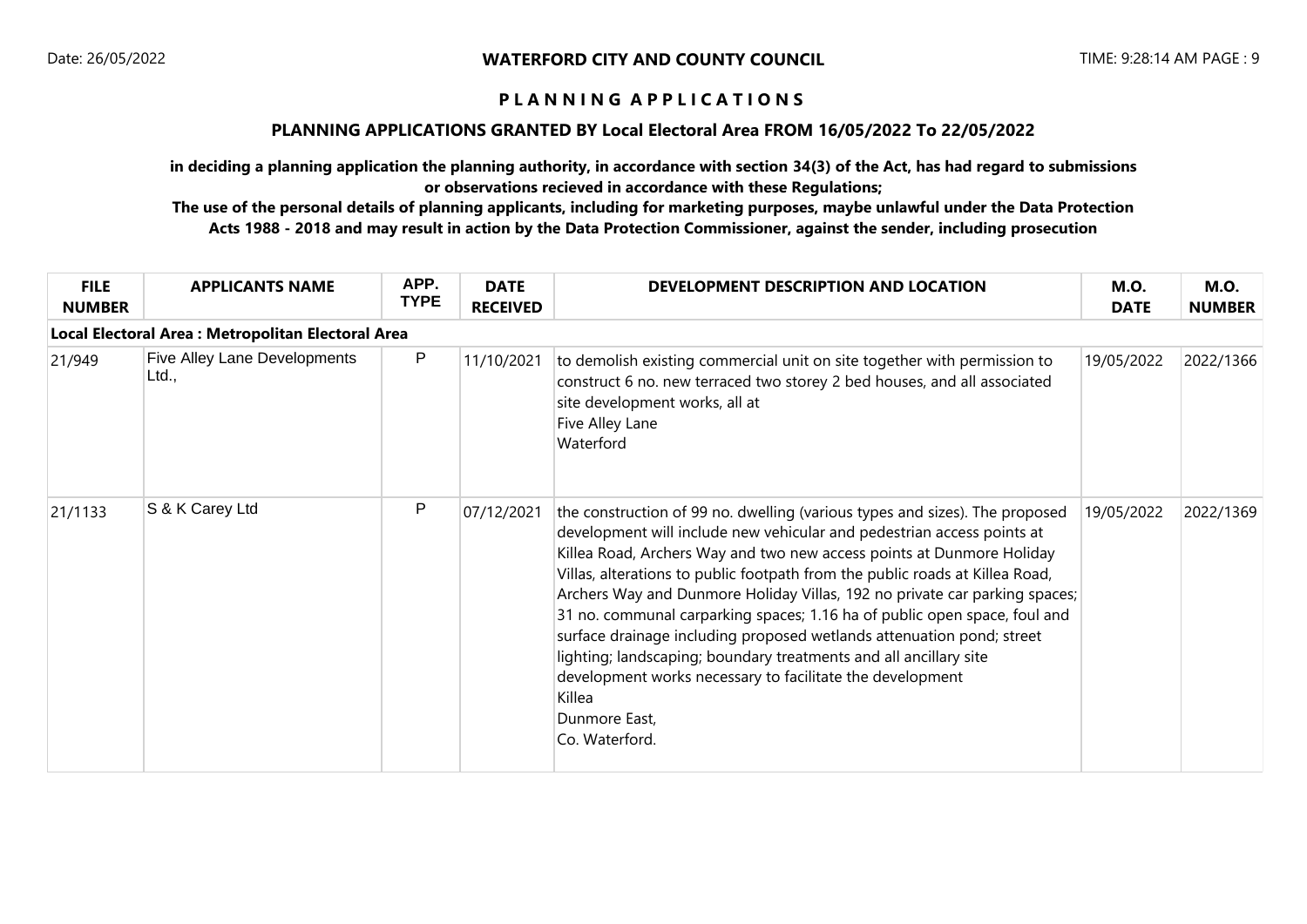#### **PLANNING APPLICATIONS GRANTED BY Local Electoral Area FROM 16/05/2022 To 22/05/2022**

**in deciding a planning application the planning authority, in accordance with section 34(3) of the Act, has had regard to submissions or observations recieved in accordance with these Regulations;**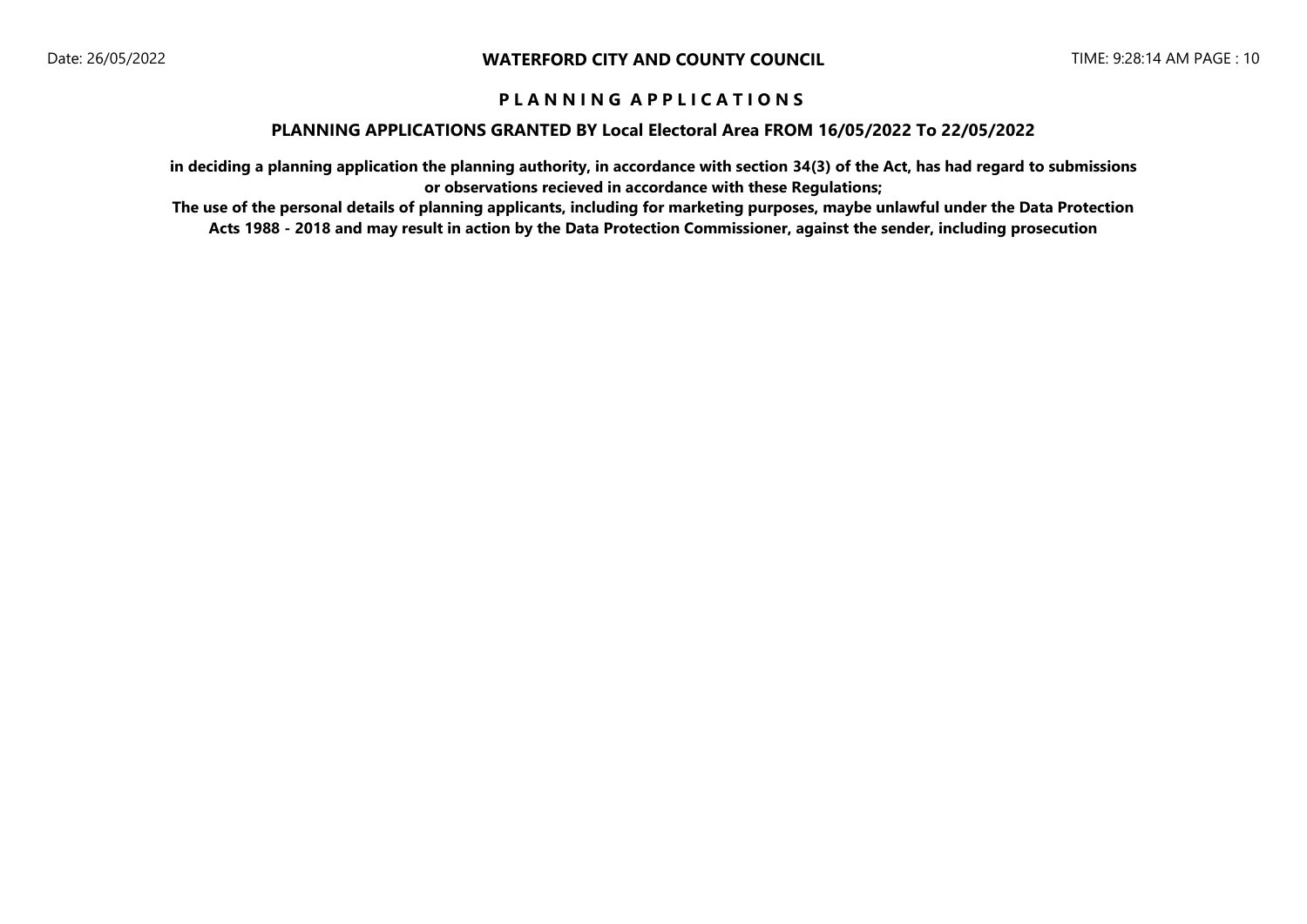### **PLANNING APPLICATIONS GRANTED BY Local Electoral Area FROM 16/05/2022 To 22/05/2022**

**in deciding a planning application the planning authority, in accordance with section 34(3) of the Act, has had regard to submissions or observations recieved in accordance with these Regulations;**

| <b>FILE</b><br><b>NUMBER</b>                                                 | <b>APPLICANTS NAME</b>      | APP.<br><b>TYPE</b> | <b>DATE</b><br><b>RECEIVED</b> | DEVELOPMENT DESCRIPTION AND LOCATION                                                                                                                                                                                                                                                                                                                                                                                                                                                                                                                            | <b>M.O.</b><br><b>DATE</b> | <b>M.O.</b><br><b>NUMBER</b> |
|------------------------------------------------------------------------------|-----------------------------|---------------------|--------------------------------|-----------------------------------------------------------------------------------------------------------------------------------------------------------------------------------------------------------------------------------------------------------------------------------------------------------------------------------------------------------------------------------------------------------------------------------------------------------------------------------------------------------------------------------------------------------------|----------------------------|------------------------------|
| 21/1185                                                                      | Mac Trans Freight Ltd.      | P                   | 20/12/2021                     | PLANNING PERMISSION for: 1) First floor office extension over existing<br>loading bays with 2 no. escape stairs from ground floor level; 2) Part ground<br>floor change of use from warehouse to office and staff facilities; 3) 1 no.<br>new sign mounted at first floor level to new extension, together with all<br>associated site development works<br>Belvedere<br>Tycor<br>Waterford                                                                                                                                                                     | 19/05/2022                 | 2022/1368                    |
| 22/237                                                                       | Darragh and Serena O'Connor | P                   | 25/03/2022                     | a) convert the attic of their dwelling from storage to living accommodation<br>and install new roof lights in the southern and northern facing roof, removal<br>of the hipped roofs on east and west elevation and construction of new<br>gable walls and completion of roof, b) construction of an extension to the<br>southern and eastern elevations and c) elevation changes to all existing<br>elevations along with all associated site development works to facilitate the<br>development<br>Briarwood<br>Roselawn<br>Tramore<br>Co. Waterford, X91 D3C3 | 16/05/2022                 | 2022/1330                    |
| <b>Total for Local Electoral Area: Metropolitan</b><br><b>Electoral Area</b> |                             | 4                   |                                |                                                                                                                                                                                                                                                                                                                                                                                                                                                                                                                                                                 |                            |                              |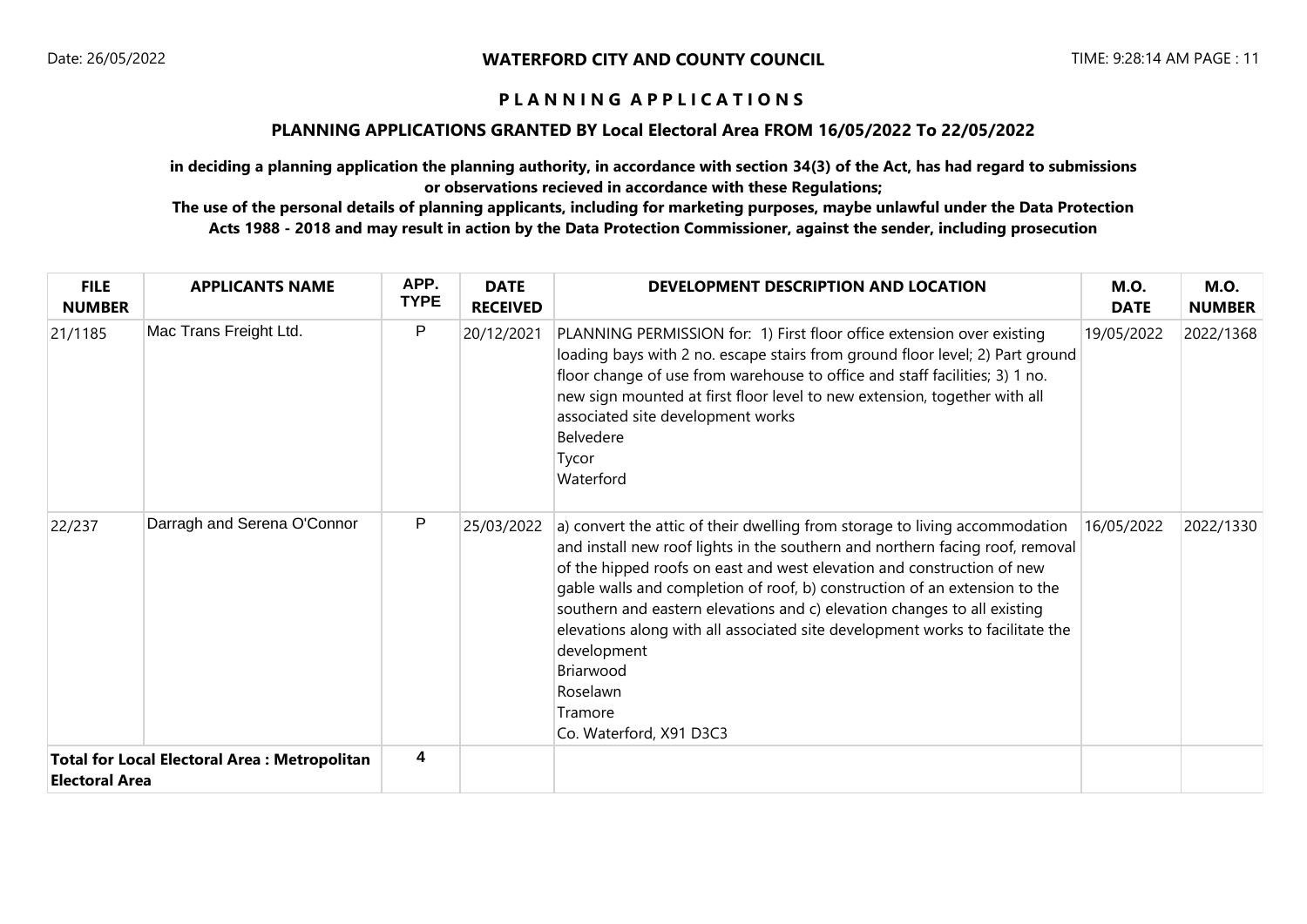#### **PLANNING APPLICATIONS GRANTED BY Local Electoral Area FROM 16/05/2022 To 22/05/2022**

**in deciding a planning application the planning authority, in accordance with section 34(3) of the Act, has had regard to submissions or observations recieved in accordance with these Regulations;**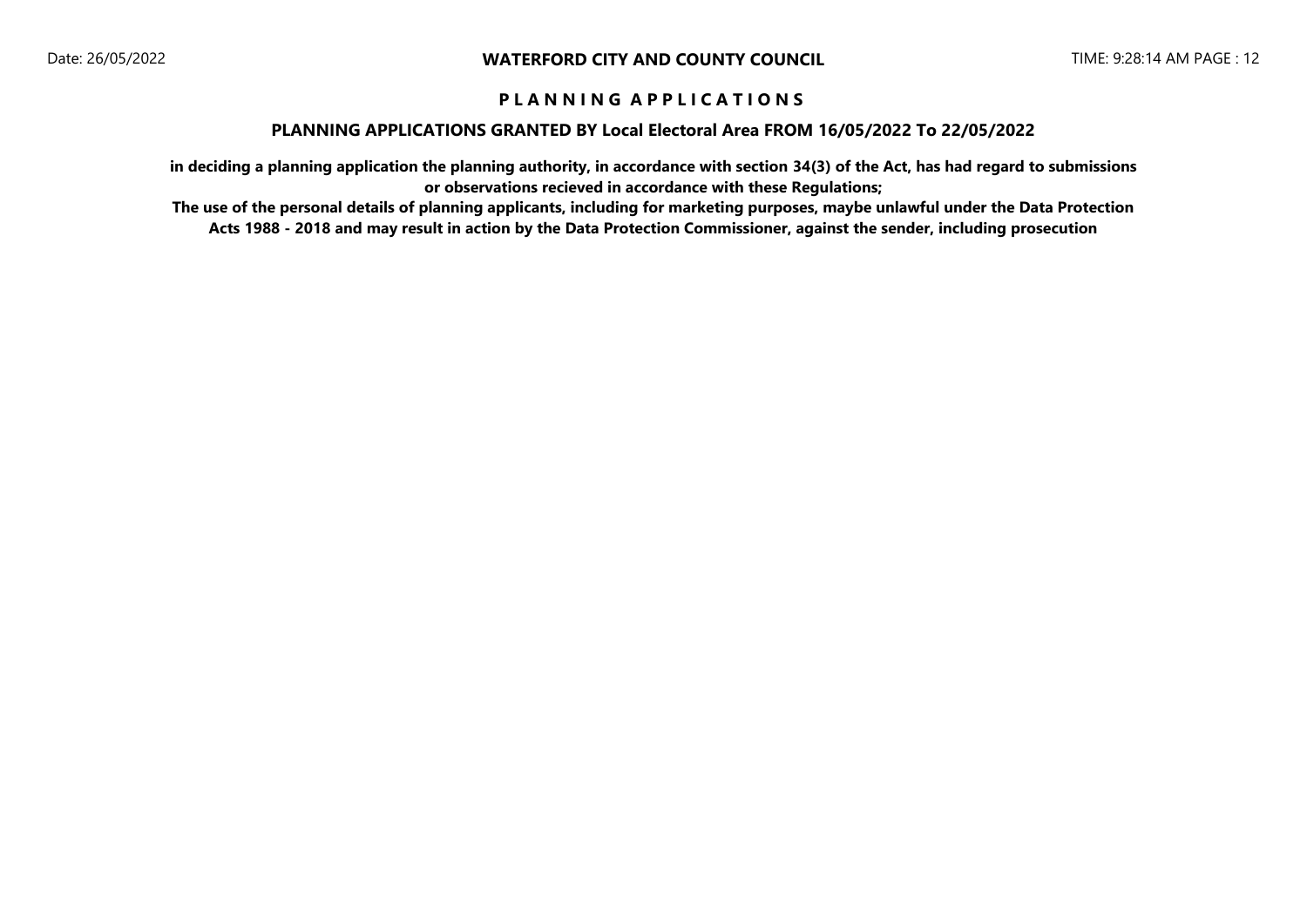#### **PLANNING APPLICATIONS GRANTED BY Local Electoral Area FROM 16/05/2022 To 22/05/2022**

**in deciding a planning application the planning authority, in accordance with section 34(3) of the Act, has had regard to submissions or observations recieved in accordance with these Regulations;**

**The use of the personal details of planning applicants, including for marketing purposes, maybe unlawful under the Data Protection Acts 1988 - 2018 and may result in action by the Data Protection Commissioner, against the sender, including prosecution**

**12 Total:** 

**\*\*\* END OF REPORT \*\*\***